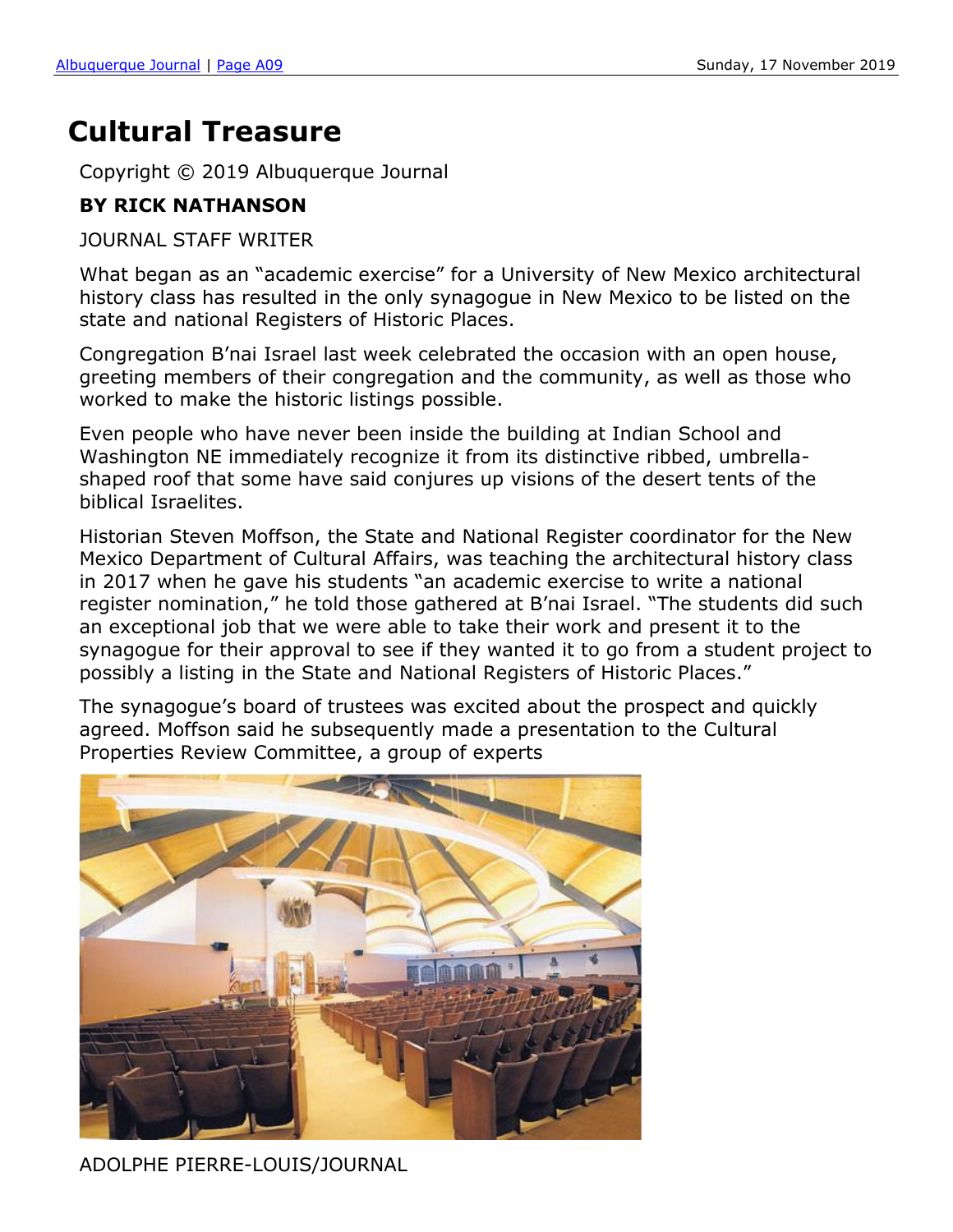

in architecture and related specialties, who are appointed by the governor and who evaluate nominated properties to determine if they are eligible for the state or national registers.

The committee agreed that the history and design of B'nai Israel synagogue made the building eligible. "They listed it in the state register and recommended moving it on to the keeper of the national register in Washington, D.C., which is under the National Parks Service." Moffson said.

Historians on May 2nd officially added the synagogue to the National Register of Historic Places.

Being listed on the register does not restrict the rights of private property owners or dictate how the property should be maintained, repaired or restored, Moffson said. It does, however, make owners eligible to apply for federal grants for historic preservation projects, as well as eligible for federal and state tax benefits to rehabilitate properties according to preservation standards.

Just as important, he said "is the idea that understanding the history and significance of a property can allow people to be better stewards."

The three main guidelines for inclusion of a building on the national register is that it should be no less than about 50 years old, must have historic integrity in that it can't have changed much from when it was built, and it has to be associated with an important theme in American history  $-$  in this case art and architecture.

Architect Tobias Flatow, a member of the B'nai Israel Board of Trustees, said "most architects will never have one of their designs qualify for such an award, and most architects who are awarded this honor will not live long enough to know their accomplishment."

That was the case for Edward George Wynn, the prominent local architect who designed B'nai Israel synagogue. Wynn retired to Colorado where he died in 2014 at the age of 90.

Wynn was selected to design the house of worship in 1969, and construction was completed in 1971, making the building not quite 50 years old. The congregation, founded in 1920, is about to mark its centennial.

Wynn was among the experimental architects of the late 1960s and early '70s, whose visionary work led to such structures as the TWA terminal at La Guardia